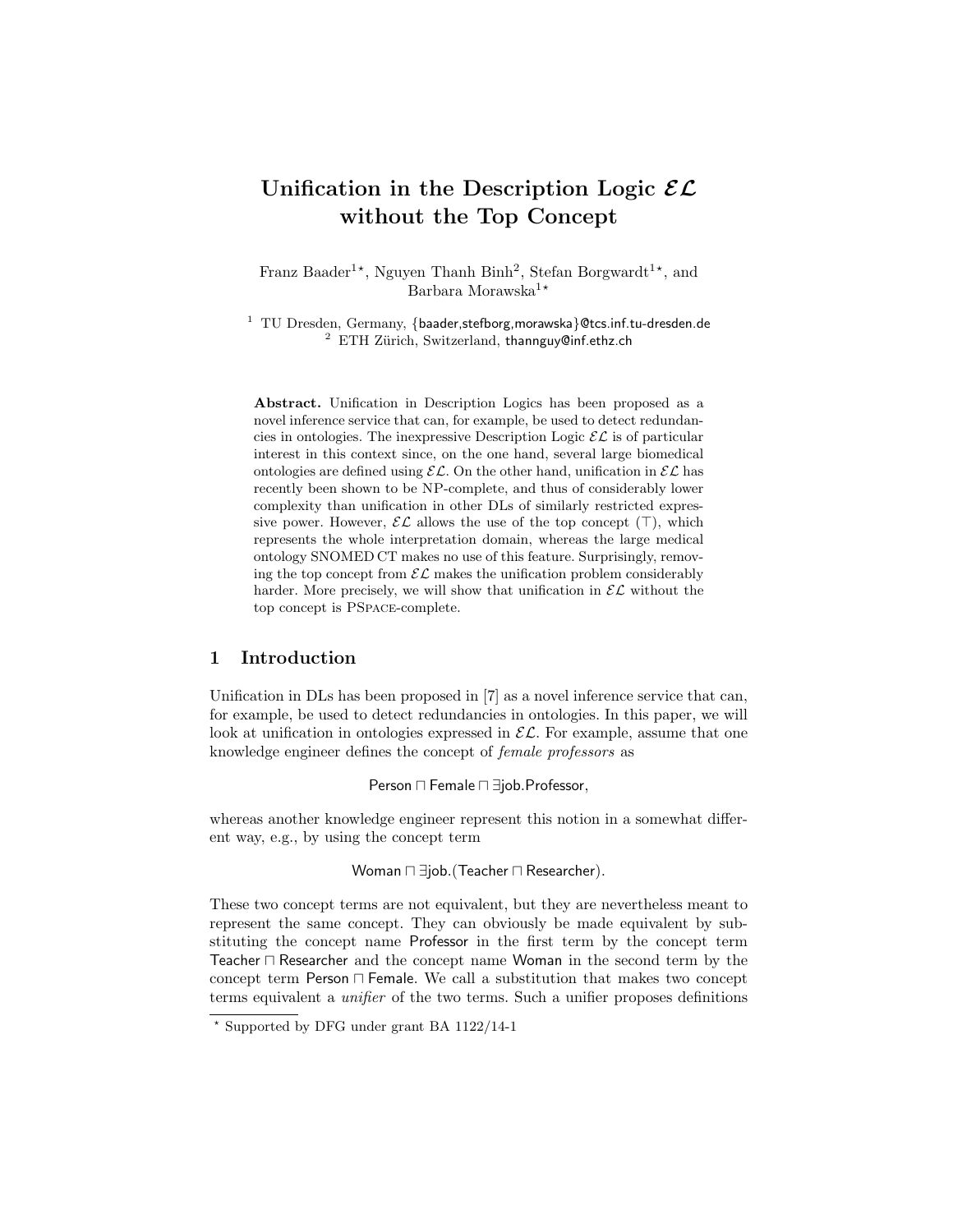for the concept names that are used as variables. In our example, we know that, if we define Woman as Person  $\Box$  Female and Professor as Teacher  $\Box$  Researcher, then the two concept terms from above are equivalent w.r.t. these definitions.

In [7] it was shown that, for the DL  $\mathcal{FL}_0$ , which differs from  $\mathcal{EL}$  by offering value restrictions ( $\forall r.C$ ) in place of existential restrictions, deciding unifiability is an ExpTime-complete problem. In [4], we were able to show that unification in  $\mathcal{EL}$  is of considerably lower complexity: the decision problem is "only" NPcomplete. The original unification algorithm for  $\mathcal{EL}$  introduced in [4] was a brutal "guess and then test" NP-algorithm, but we have since then also developed more practical algorithms. On the one hand, in [6] we describe a goal-oriented unification algorithm for  $\mathcal{EL}$ , in which non-deterministic decisions are only made if they are triggered by "unsolved parts" of the unification problem. On the other hand, in [5], we present an algorithm that is based on a reduction to satisfiability in propositional logic (SAT), and thus allows us to employ highly optimized state-of-the-art SAT solvers for implementing an  $\mathcal{EL}\text{-unification algorithm.}$ 

However, the large medical ontology SNOMED CT is not formulated in  $\mathcal{EL}$ , but rather in its sub-logic  $\mathcal{EL}^{-\top}$ , which differs from  $\mathcal{EL}$  in that the use of the top concept is disallowed. If we employ  $\mathcal{EL}$ -unification to detect redundancies in (extensions of) SNOMED CT, then a unifier may introduce concept terms that contain the top concept, and thus propose definitions for concept names that are of a form that is not used in SNOMED CT. Apart from this practical motivation for investigating unification in  $\mathcal{EL}^{-\top}$ , we also found it interesting to see how such a small change in the logic influences the unification problem. Surprisingly, it turned out that the complexity of the problem increases considerably (from NP to PSPACE). In addition, compared to  $\mathcal{EL}$ -unification, quite different methods had to be developed to actually solve  $\mathcal{EL}^{-\top}$ -unification problems. In particular, we will show in this paper, that—similar to the case of  $\mathcal{FL}_0$ -unification— $\mathcal{EL}^{-\top}$ unification can be reduced to solving certain language equations. In contrast to the case of  $\mathcal{FL}_0$ -unification, these language equations can be solved in PSPACE rather than ExpTime, which we show by a reduction to the emptiness problem for alternating automata on finite words.

Complete proofs of the results presented in this paper can be found in [1]. There we also show PSPACE-hardness of  $\mathcal{EL}^{-\top}$ -unification by a reduction of the intersection emptiness problem for finite automata [11, 8]. An extended version of this paper will be published as [2].

# 2 The Description Logics  $\mathcal{EL}$  and  $\mathcal{EL}^{-\top}$

In this paper, we deal with the description logic  $\mathcal{EL}$  in which concept terms are built from concept names  $(N_C)$  and role names  $(N_R)$  using the constructors conjunction ( $\Box$ ), existential restriction ( $\exists r.C$ ) and the top concept ( $\Box$ ). In the restricted description logic  $\mathcal{EL}^{-\top}$ , concept terms may not contain  $\top$ . As usual, these concepts are interpreted as sets over some domain [3].

An  $\mathcal{EL}$ -concept term is called an *atom* iff it is a concept name  $A \in N_C$ or an existential restriction ∃r.D. Concept names and existential restrictions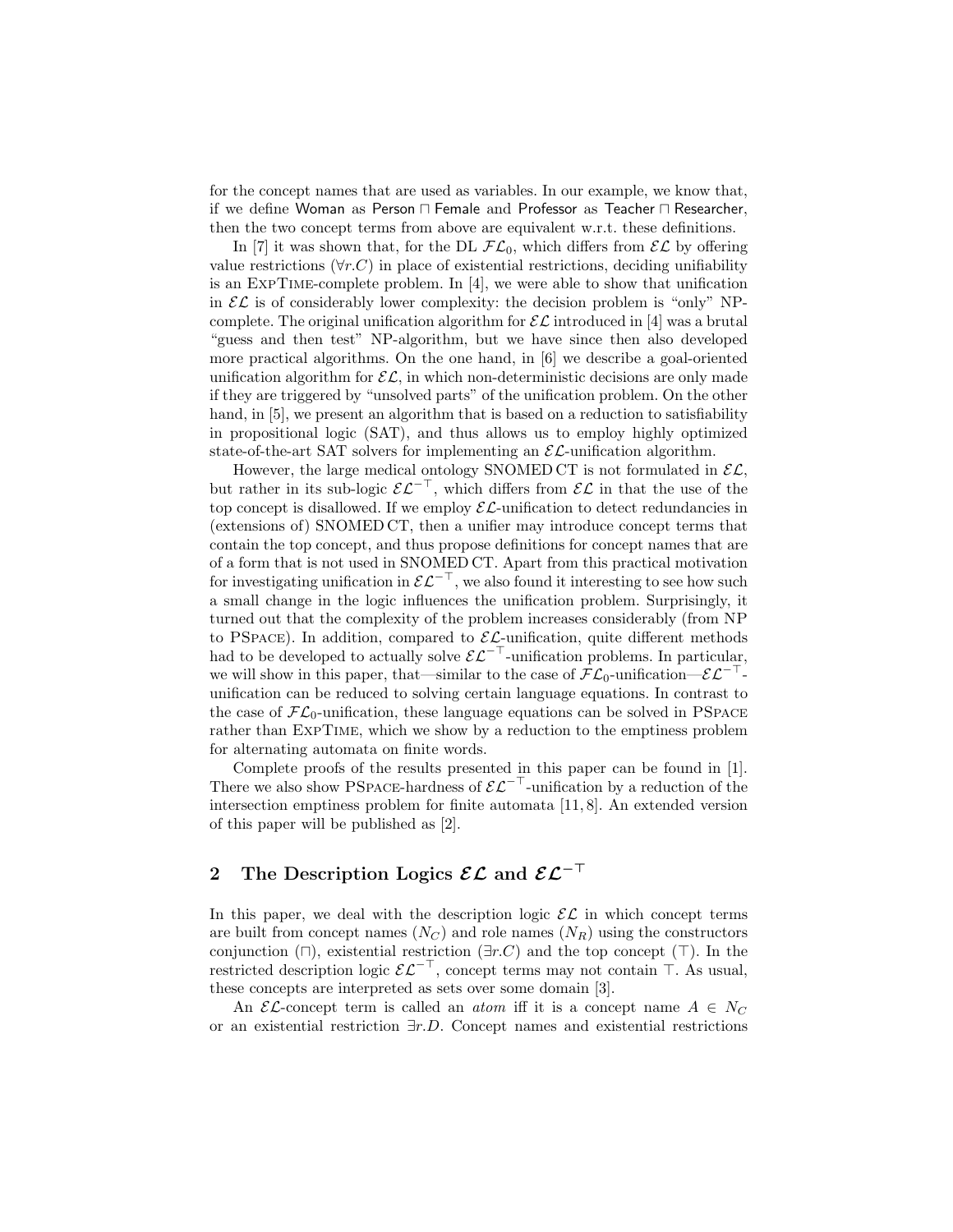$\exists r.D$ , where D is a concept name or  $\top$ , are called *flat atoms*. The set At(C) of atoms of an  $\mathcal{EL}$ -concept term C consists of all the subterms of C that are atoms. For example,  $C = A \sqcap \exists r.(B \sqcap \exists r.\top)$  has the atom set  $At(C) = \{A, \exists r.(B \sqcap \bot)$  $\exists r.\top, B, \exists r.\top$ . Obviously, any  $\mathcal{EL}$ -concept term C is a conjunction  $C = C_1 \sqcap$  $\ldots \sqcap C_n$  of atoms and  $\top$ . We call the atoms among  $C_1, \ldots, C_n$  the top-level atoms of C. The  $\mathcal{EL}$ -concept term C is called flat if all its top-level atoms are flat. Subsumption in  $\mathcal{EL}$  and  $\mathcal{EL}^{-\top}$  can be characterized as follows [6]:

**Lemma 1.** Let  $C = A_1 \sqcap \ldots \sqcap A_k \sqcap \exists r_1.C_1 \sqcap \ldots \sqcap \exists r_m.C_m$  and  $D = B_1 \sqcap \ldots \sqcap$  $B_l \Box s_1 D_1 \Box \ldots \Box s_n D_n$  be two  $\mathcal{EL}\text{-}concept$  terms, where  $A_1, \ldots, A_k, B_1, \ldots, B_l$ are concept names. Then  $C \sqsubseteq D$  iff  $\{B_1, \ldots, B_l\} \subseteq \{A_1, \ldots, A_k\}$  and for every  $j \in \{1, \ldots, n\}$  there exists an  $i \in \{1, \ldots, m\}$  such that  $r_i = s_j$  and  $C_i \sqsubseteq D_j$ .

In particular, this means that  $C \sqsubset D$  iff for every top-level atom D' of D there is a top-level atom C' of C such that  $C' \sqsubseteq D'$ .

Modulo equivalence, the subsumption relation is a partial order on concept terms. In  $\mathcal{EL}$ , the top concept  $\top$  is the greatest element w.r.t. this order. In  $\mathcal{EL}^{-\perp}$ , there are many incomparable maximal concept terms. We will see below that these are exactly the  $\mathcal{EL}^{-\top}$ -concept terms of the form  $\exists r_1. \cdots \exists r_n. A$  for  $n \geq 0$  role names  $r_1, \ldots, r_n$  and a concept name A. We call such concept terms particles. The set Part(C) of all particles of a given  $\mathcal{EL}^{-\top}$ -concept term C is defined as

- $Part(C) := {C}$  if C is a concept name,
- $-$  Part $(C) := \{ \exists r.E \mid E \in Part(D) \}$  if  $C = \exists r.D$ ,
- $-$  Part $(C)$  := Part $(C_1)$   $\cup$  Part $(C_2)$  if  $C = C_1 \sqcap C_2$ .

For example, the particles of  $C = A \sqcap \exists r.(A \sqcap \exists r.B)$  are  $A, \exists r.A, \exists r.\exists r.B.$  Such particles will play an important role in our  $\mathcal{EL}^{-\top}$ -unification algorithm. The next lemma states that particles are indeed the maximal concept terms w.r.t. to subsumption in  $\mathcal{EL}^{-\top}$ , and that the particles subsuming an  $\mathcal{EL}^{-\top}$ -concept term C are exactly the particles of C.

**Lemma 2.** Let C be an  $\mathcal{EL}^{-\top}$ -concept term and B a particle.

1. If  $B \sqsubset C$ , then  $B \equiv C$ . 2.  $B \in Part(C)$  iff  $C \sqsubseteq B$ .

## 3 Unification in  $\mathcal{EL}$  and  $\mathcal{EL}^{-\top}$

To define unification in  $\mathcal{EL}$  and  $\mathcal{EL}^{-\top}$  simultaneously, let  $\mathcal{L} \in \{ \mathcal{EL}, \mathcal{EL}^{-\top} \}.$ When defining unification in  $\mathcal{L}$ , we assume that the set of concepts names is partitioned into a set  $N_v$  of concept variables (which may be replaced by substitutions) and a set  $N_c$  of concept constants (which must not be replaced by substitutions). An  $\mathcal{L}$ -substitution  $\sigma$  is a mapping from  $N_v$  into the set of all  $\mathcal{L}$ -concept terms. This mapping is extended to concept terms in the usual way, i.e., by replacing all occurrences of variables in the term by their  $\sigma$ -images. An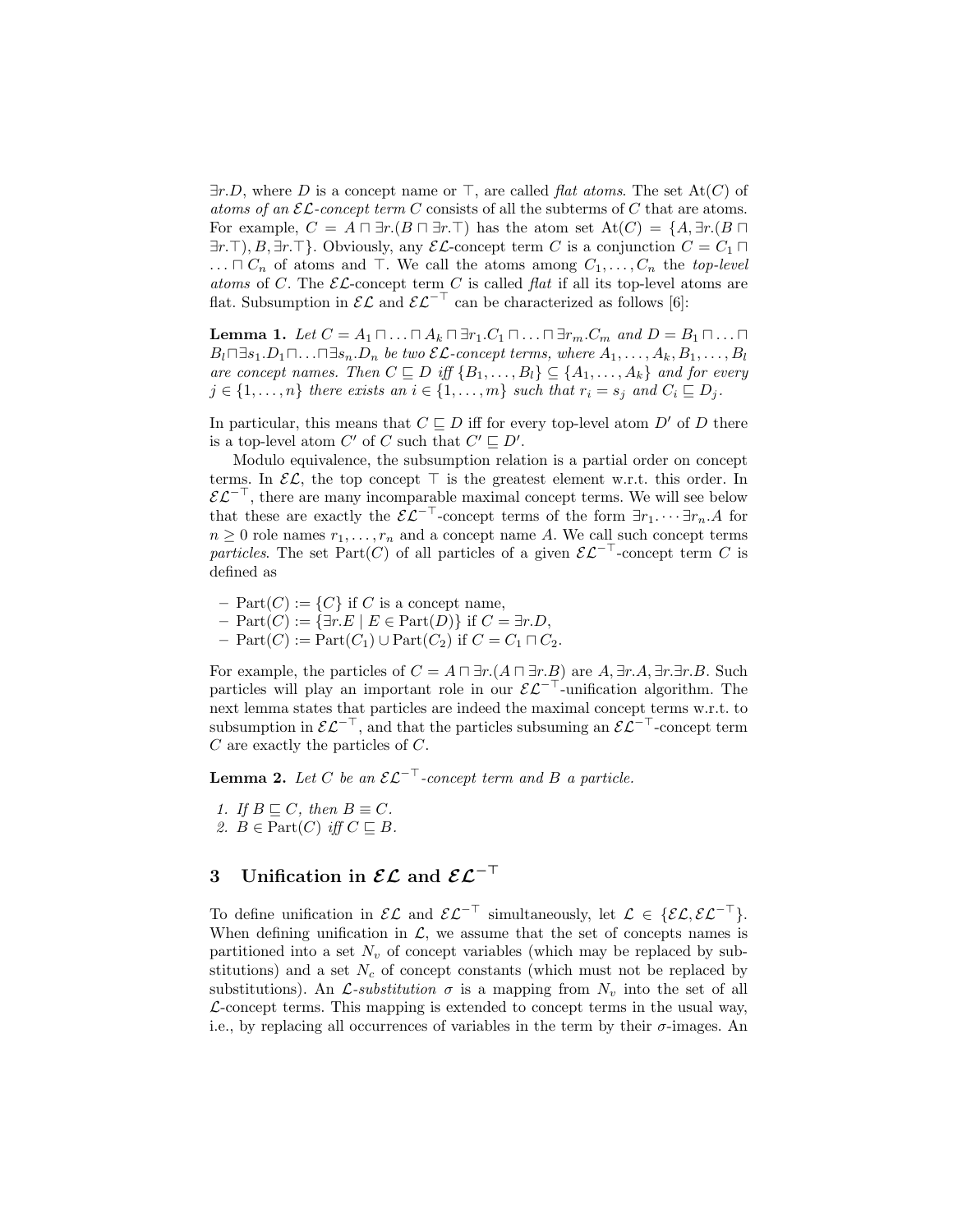$\mathcal{L}\text{-concept term}$  is called *ground* if it contains no variables, and an  $\mathcal{L}\text{-substitution}$  $\sigma$  is called ground if the concept terms  $\sigma(X)$  are ground for all  $X \in N_v$ .

Unification tries to make concept terms equivalent by applying a substitution.

**Definition 1.** An L-unification problem is of the form  $\Gamma = \{C_1 \equiv \{C_1, \ldots, C_n\}$  $C_n \equiv^? D_n$ , where  $C_1, D_1, \ldots C_n, D_n$  are *L*-concept terms. The *L*-substitution σ is an L-unifier of Γ iff it solves all the equations  $C_i \equiv^? D_i$  in Γ, i.e., iff  $\sigma(C_i) \equiv \sigma(D_i)$  for  $i = 1, \ldots, n$ . In this case,  $\Gamma$  is called  $\mathcal{L}$ -unifiable.

In the following, we will use the subsumption  $C \sqsubseteq^? D$  as an abbreviation for the equation  $C \sqcap D \equiv^? C$ . Obviously,  $\sigma$  solves this equation iff  $\sigma(C) \sqsubseteq \sigma(D)$ .

Clearly, every  $\mathcal{EL}^{-\top}$ -unification problem  $\Gamma$  is also an  $\mathcal{EL}$ -unification problem. Whether  $\Gamma$  is  $\mathcal{L}$ -unifiable or not may depend, however, on whether  $\mathcal{L} = \mathcal{EL}$  or  $\mathcal{L} = \mathcal{EL}^{-\perp}$ . As an example, consider the problem  $\Gamma := \{A \sqsubseteq^? X, B \sqsubseteq^? X\},\$ where  $A, B$  are distinct concept constants and  $X$  is a concept variable. Obviously, the substitution that replaces X by  $\top$  is an  $\mathcal{EL}$ -unifier of  $\Gamma$ . However,  $\Gamma$  does not have an  $\mathcal{EL}^{-\top}$ -unifier. In fact, for such a unifier  $\sigma$ , the  $\mathcal{EL}^{-\top}$ -concept term  $\sigma(X)$ would need to satisfy  $A \sqsubseteq \sigma(X)$  and  $B \sqsubseteq \sigma(X)$ . Since A and B are particles, Lemma 2 would imply  $A \equiv \sigma(X) \equiv B$  and thus  $A \equiv B$ , which is not the case.

It is easy to see that, for both  $\mathcal{L} = \mathcal{EL}$  and  $\mathcal{L} = \mathcal{EL}^{-\top}$ , an  $\mathcal{L}$ -unification problem  $\Gamma$  has an  $\mathcal L$ -unifier iff it has a ground  $\mathcal L$ -unifier  $\sigma$  that uses only concept and role names occurring in  $\Gamma$ ,<sup>3</sup> i.e., for all variables X, the L-concept term  $\sigma(X)$ is a ground term that contains only such concept and role names. In addition, we may without loss of generality restrict our attention to flat  $\mathcal{L}\text{-}uniform$ problems, i.e., unification problems in which the left- and right-hand sides of equations are flat  $\mathcal{L}\text{-concept terms}$  (see, e.g., [6]).

Given a flat  $\mathcal L$ -unification problem  $\Gamma$ , we denote by  $\text{At}(\Gamma)$  the set of all atoms of  $\Gamma$ , i.e., the union of all sets of atoms of the concept terms occurring in  $\Gamma$ . By  $Var(\Gamma)$  we denote the variables that occur in  $\Gamma$ , and by  $NV(\Gamma) := At(\Gamma) \setminus Var(\Gamma)$ the set of all non-variable atoms of Γ.

#### $\mathcal{EL}$ -unification by guessing acyclic assignments

The NP-algorithm for  $\mathcal{EL}\text{-unification introduced in [4] guesses, for every vari$ able X occurring in  $\Gamma$ , a set  $S(X)$  of non-variable atoms of  $\Gamma$ . Given such an assignment of sets of non-variable atoms to the variables in  $\Gamma$ , we say that the variable X directly depends on the variable Y if Y occurs in an atom of  $S(X)$ . Let *depends* on be the transitive closure of *directly depends on*. If there is no variable that depends on itself, then we call this assignment acyclic. In case the guessed assignment is not acyclic, this run of the NP-algorithm returns "fail." Otherwise, there exists a strict linear order  $>$  on the variables occurring in  $\Gamma$ such that  $X > Y$  if X depends on Y. One can then define the substitution  $\gamma^S$ induced by the assignment  $S$  along this linear order:

– If X is the least variable w.r.t. >, then  $\gamma^S(X)$  is the conjunction of the elements of  $S(X)$ , where the empty conjunction is  $\top$ .

<sup>&</sup>lt;sup>3</sup> Without loss of generality, we assume that  $\Gamma$  contains at least one concept name.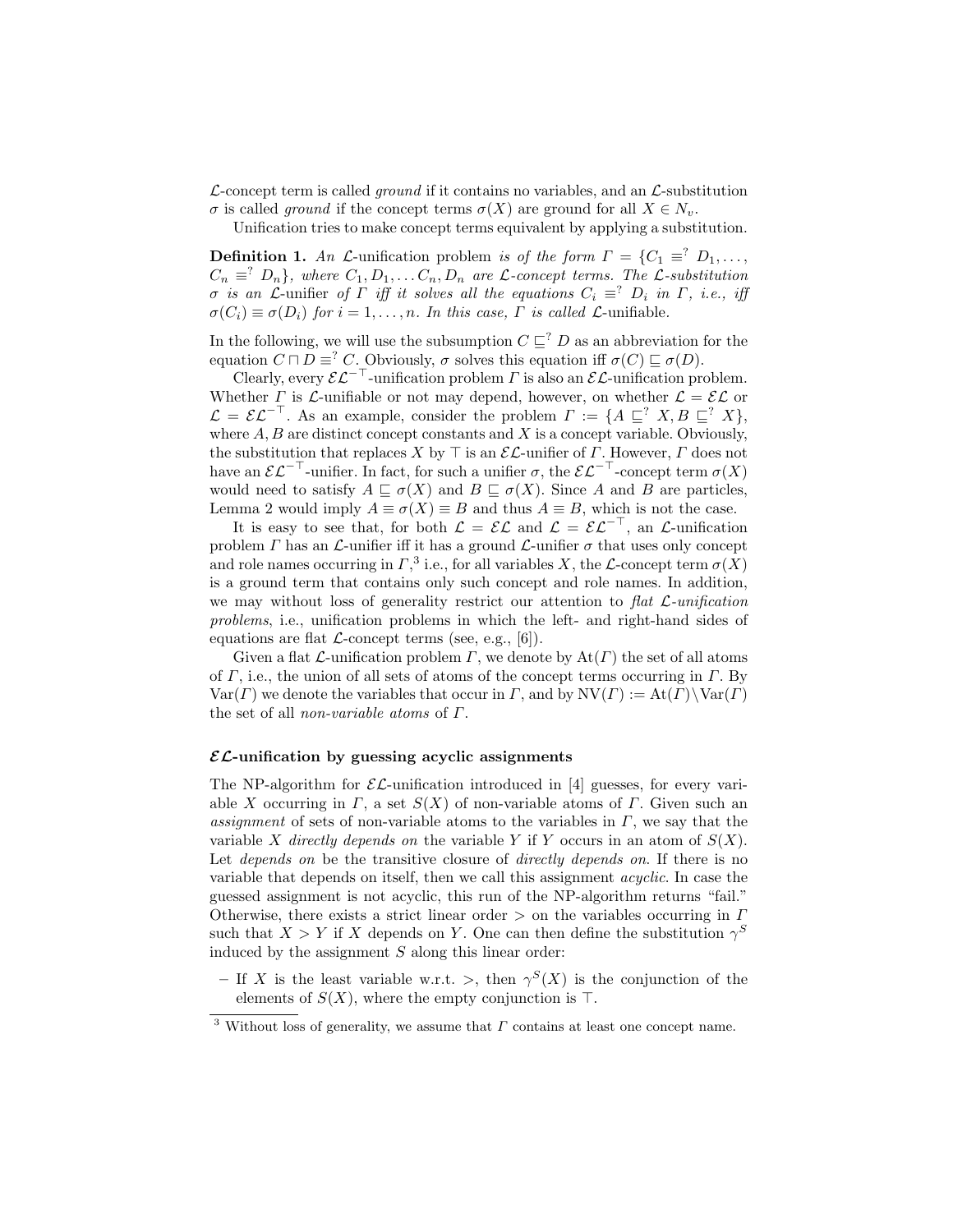- Assume  $\gamma^{S}(Y)$  is defined for all variables  $Y < X$ . If  $S(X) = \{D_1, \ldots, D_n\}$ , then  $\gamma^S(X) := \gamma^S(D_1) \sqcap \ldots \sqcap \gamma^S(D_n)$ .

The algorithm then tests whether the substitution  $\gamma^S$  computed this way is a unifier of  $\Gamma$ . If this is the case, then this run returns  $\gamma^S$ ; otherwise, it returns "fail." In [4] it is shown that  $\Gamma$  is unifiable iff there is a run of this algorithm on input  $\Gamma$  that returns a substitution (which is then an  $\mathcal{EL}$ -unifier of  $\Gamma$ ).

## Why this does not work for  $\mathcal{EL}^{-\top}$

The  $\mathcal{EL}$ -unifiers returned by the  $\mathcal{EL}$ -unification algorithm sketched above need not be  $\mathcal{EL}^{-\top}$ -unifiers since some of the sets  $S(X)$  in the guessed assignment may be empty, in which case  $\gamma^{S}(X) = \top$ . This suggests the following simple modification of the above algorithm: require that the guessed assignment is such that all sets  $S(X)$  are nonempty. If such an assignment S is acyclic, then the induced substitution  $\gamma^S$  is actually an  $\mathcal{EL}^{-\top}$ -substitution, and thus the substitutions returned by the modified algorithm are indeed  $\mathcal{EL}^{-\top}$ -unifiers. However, this modified algorithm does not always detect  $\mathcal{EL}^{-\top}$ -unifiability, i.e., it may return no substitution although the input problem is  $\mathcal{EL}^{-\top}$ -unifiable.

As an example, consider the  $\mathcal{EL}^{-\top}$ -unification problem

$$
\Gamma := \{ A \sqcap B \equiv^? Y, \ B \sqcap C \equiv^? Z, \ \exists r.Y \sqsubseteq^? X, \ \exists r.Z \sqsubseteq^? X \},
$$

where  $X, Y, Z$  are concept variables and  $A, B, C$  are distinct concept constants. We claim that, up to equivalence, the substitution that maps X to  $\exists r.B, Y$  to  $A \sqcap B$ , and Z to  $B \sqcap C$  is the only  $\mathcal{EL}^{-\top}$ -unifier of  $\Gamma$ . In fact, any  $\mathcal{EL}^{-\top}$ -unifier  $\gamma$  of  $\Gamma$  must map Y to  $A \sqcap B$  and Z to  $B \sqcap C$ , and thus satisfy  $\exists r.(A \sqcap B) \sqsubset \gamma(X)$ and  $\exists r.(B \sqcap C) \sqsubseteq \gamma(X)$ . Lemma 1 then yields that the only possible top-level atom of  $\gamma(X)$  is  $\exists r.B.$  However, there is no non-variable atom  $D \in \text{NV}(\Gamma)$  such that  $\gamma(D)$  is equivalent to  $\exists r.B.$  This shows that  $\Gamma$  has an  $\mathcal{EL}^{-\top}$ -unifier, but this unifier cannot be computed by the modified algorithm sketched above.

The main idea underlying the  $\mathcal{EL}^{-\top}$ -unification algorithm introduced in the next section is that one starts with an  $\mathcal{EL}\text{-unifier}$ , and then conjoins "appropriate" particles to the images of the variables that are replaced by  $\top$  by this unifier. It is, however, not so easy to decide which particles can be added this way without turning the  $\mathcal{EL}$ -unifier into an  $\mathcal{EL}^{-\top}$ -substitution that no longer solves the unification problem.

# 4 An  $\mathcal{EL}^{-\top}$ -Unification Algorithm

In the following, let  $\Gamma$  be a flat  $\mathcal{EL}^{-\top}$ -unification problem. Without loss of generality we assume that  $\Gamma$  consists of subsumptions of the form  $C_1 \sqcap \ldots \sqcap$  $C_n \sqsubseteq^? D$  for atoms  $C_1, \ldots, C_n, D$ . Our decision procedure for  $\mathcal{EL}^{-\top}$ -unifiability proceeds in four steps.

Step 1. If S is an acyclic assignment guessed by the  $\mathcal{EL}$ -unification algorithm sketched above, then  $D \in S(X)$  implies that the subsumption  $\gamma^S(X) \sqsubseteq \gamma^S(D)$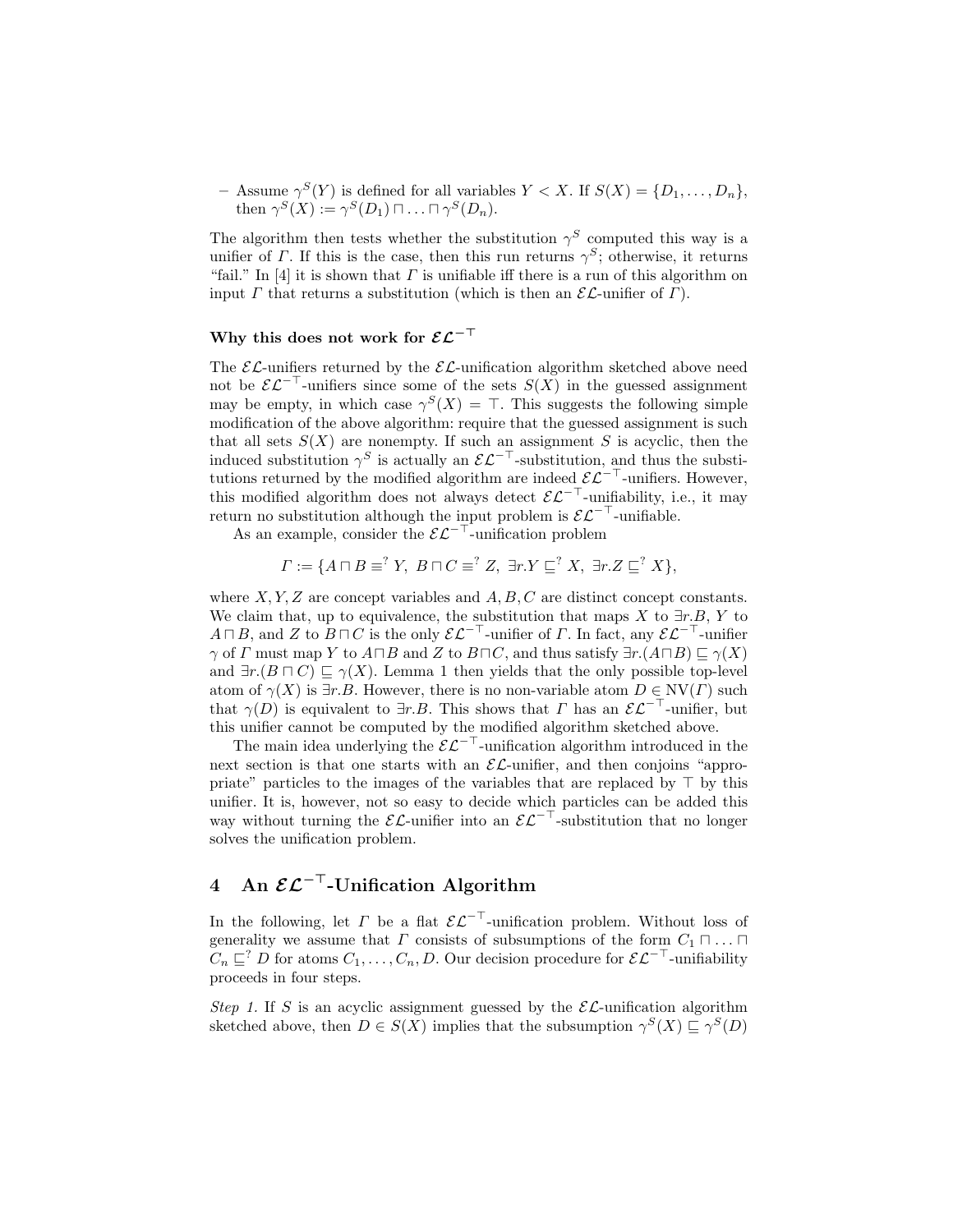holds for the substitution  $\gamma^S$  induced by S. Instead of guessing just subsumptions between variables and non-variable atoms, our  $\mathcal{EL}^{-\top}$ -unification algorithm starts with guessing subsumptions between arbitrary atoms of  $\Gamma$ . To be more precise, it guesses a mapping  $\tau : \text{At}(\Gamma)^2 \to \{0,1\}$ , which specifies which subsumptions between atoms of  $\Gamma$  should hold for the  $\mathcal{EL}^{-\top}$ -unifier that it tries to generate: if  $\tau(D_1, D_2) = 1$  for  $D_1, D_2 \in \text{At}(\Gamma)$ , then this means that the search for a unifier is restricted (in this branch of the search tree) to substitutions  $\gamma$  satisfying  $\gamma(D_1) \sqsubset \gamma(D_2)$ . Obviously, any such mapping  $\tau$  also yields an assignment

$$
S^{\tau}(X) := \{ D \in \text{NV}(\Gamma) \mid \tau(X, D) = 1 \},
$$

and we require that this assignment is acyclic and induces an  $\mathcal{EL}\text{-uniform}$  of  $\Gamma$ .

**Definition 2.** The mapping  $\tau : \text{At}(\Gamma)^2 \to \{0,1\}$  is called a subsumption mapping for  $\Gamma$  if it satisfies the following three conditions:

- 1. It respects the properties of subsumption in  $\mathcal{EL}$ :
	- (a)  $\tau(D, D) = 1$  for each  $D \in \text{At}(\Gamma)$ .
	- (b)  $\tau(A_1, A_2) = 0$  for distinct concept constants  $A_1, A_2 \in \text{At}(\Gamma)$ .
	- (c)  $\tau(\exists r.C_1, \exists s.C_2) = 0$  for distinct  $r, s \in N_R$  with  $\exists r.C_1, \exists s.C_2 \in At(\Gamma)$ .
	- (d)  $\tau(A, \exists r.C) = \tau(\exists r.C, A) = 0$  for each constant  $A \in At(\Gamma)$ , role name r and variable or constant C with  $\exists r.C \in \text{At}(\Gamma)$ .
	- (e) If  $\exists r.C_1, \exists r.C_2 \in At(\Gamma)$ , then  $\tau(\exists r.C_1, \exists r.C_2) = \tau(C_1, C_2)$ .
	- (f) For all atoms  $D_1, D_2, D_3 \in \text{At}(\Gamma)$ , if  $\tau(D_1, D_2) = \tau(D_2, D_3) = 1$ , then  $\tau(D_1, D_3) = 1.$
- 2. It induces an  $\mathcal{EL}\text{-substitution}$ , i.e., the assignment  $S^{\tau}$  is acyclic and thus induces a substitution  $\gamma^{S^{\tau}}$ , which we will simply denote by  $\gamma^{\tau}$ .
- 3. It respects the subsumptions of  $\Gamma$ , i.e., it satisfies the following conditions for each subsumption  $C_1 \sqcap \ldots \sqcap C_n \sqsubseteq^? D$  in  $\Gamma$ :
	- (a) If D is a non-variable atom, then there is at least one  $C_i$  such that  $\tau(C_i,D)=1.$
	- (b) If D is a variable and  $\tau(D, C) = 1$  for a non-variable atom  $C \in \text{NV}(\Gamma)$ , then there is at least one  $C_i$  with  $\tau(C_i, C) = 1$ .

Though this is not really necessary for the proof of correctness of our  $\mathcal{EL}^{-\top}$ unification algorithm, it can be shown that the substitution  $\gamma^{\tau}$  induced by a subsumption mapping  $\tau$  for  $\Gamma$  is indeed an  $\mathcal{EL}$ -unifier of  $\Gamma$ . It should be noted that  $\gamma^{\tau}$  need not be an  $\mathcal{EL}^{-\top}$ -unifier of  $\Gamma$ . In addition,  $\gamma^{\tau}$  need not agree with  $\tau$ on every subsumption between atoms of  $\Gamma$ . The reason for this is that  $\tau$  specifies subsumptions which should hold in the  $\mathcal{EL}^{-\top}$ -unifier of  $\Gamma$  to be constructed. To turn  $\gamma^{\tau}$  into such an  $\mathcal{EL}^{-\top}$ -unifier, we may have to add certain particles, and these additions may invalidate subsumptions that hold for  $\gamma^{\tau}$ . However, we will ensure that no subsumption claimed by  $\tau$  is invalidated.

Step 2. In this step, we use  $\tau$  to turn  $\Gamma$  into a unification problem that has only variables on the right-hand sides of subsumptions. More precisely, we define  $\Delta_{\Gamma,\tau} := \Delta_{\Gamma} \cup \Delta_{\tau}$ , where

$$
\Delta_{\Gamma} := \{ C_1 \sqcap \ldots \sqcap C_n \sqsubseteq^? X \in \Gamma \mid X \text{ is a variable of } \Gamma \},
$$
  

$$
\Delta_{\tau} := \{ C \sqsubseteq^? X \mid X \text{ is a variable and } C \text{ an atom of } \Gamma \text{ with } \tau(C, X) = 1 \}.
$$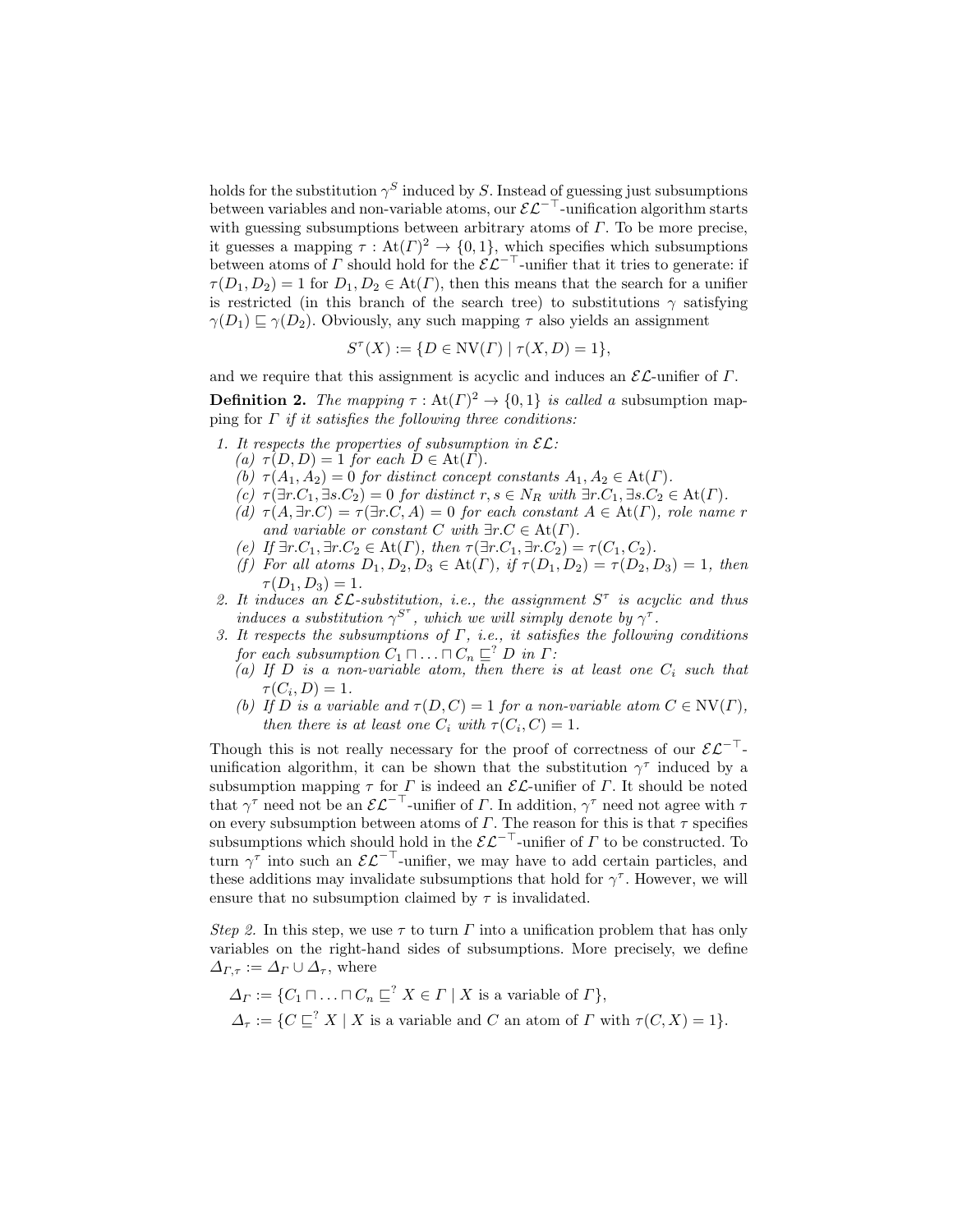For an arbitrary  $\mathcal{EL}^{-\top}$ -substitution  $\sigma$ , we define

$$
S^{\sigma}(X) := \{ D \in \text{NV}(\Gamma) \mid \sigma(X) \sqsubseteq \sigma(D) \},
$$

and write  $S^{\tau} \leq S^{\sigma}$  if  $S^{\tau}(X) \subseteq S^{\sigma}(X)$  for every variable X. The following lemma states the connection between  $\mathcal{EL}^{-\top}$ -unifiability of  $\Gamma$  and of  $\Delta_{\Gamma,\tau}$ , using the notation that we have just introduced.

**Lemma 3.** Let  $\Gamma$  be a flat  $\mathcal{EL}^{-\top}$ -unification problem. Then the following statements are equivalent for any  $\mathcal{EL}^{-\top}$ -substitution  $\sigma$ :

- 1.  $\sigma$  is an  $\mathcal{EL}^{-\top}$ -unifier of  $\Gamma$ .
- 2. There is a subsumption mapping  $\tau : \text{At}(\Gamma)^2 \to \{0,1\}$  for  $\Gamma$  such that  $\sigma$  is an  $\mathcal{EL}^{-\top}$ -unifier of  $\Delta_{\Gamma,\tau}$  and  $S^{\tau} \leq S^{\sigma}$ .

Step 3. In this step, we characterize which particles can be added in order to turn  $\gamma^{\tau}$  into an  $\mathcal{EL}^{-\top}$ -unifier  $\sigma$  of  $\Delta_{\Gamma,\tau}$  satisfying  $S^{\tau} \leq S^{\sigma}$ . Recall that particles are of the form  $\exists r_1 \cdots \exists r_n.A$  for  $n \geq 0$  role names  $r_1, \ldots, r_n$  and a concept name A. We write such a particle as  $\exists w.A$ , where  $w = r_1 \cdots r_n$  is viewed as a word over the alphabet  $N_R$  of all role names. If  $n = 0$ , then w is the empty word  $\varepsilon$ and  $\exists \varepsilon.A$  is just A.

Admissible particles are determined by solutions of a system of linear language inclusions. These linear inclusions are of the form

$$
X_i \subseteq L_0 \cup L_1 X_1 \cup \ldots \cup L_n X_n,\tag{1}
$$

where  $X_1, \ldots, X_n$  are indeterminates,  $i \in \{1, \ldots, n\}$ , and each  $L_i$   $(i \in \{0, \ldots, n\})$ is a subset of  $N_R \cup \{\varepsilon\}$ . A *solution*  $\theta$  of such an inclusion assigns sets of words  $\theta(X_i) \subseteq N_R^*$  to the indeterminates  $X_i$  such that  $\theta(X_i) \subseteq L_0 \cup L_1 \theta(X_1) \cup \ldots \cup$  $L_n \theta(X_n)$ .

The unification problem  $\Delta_{\Gamma,\tau}$  induces a finite system  $\mathcal{I}_{\Gamma,\tau}$  of such inclusions. The indeterminates of  $\mathcal{I}_{\Gamma,\tau}$  are of the form  $X_A$ , where  $X \in N_v$  and  $A \in N_c$ . For each constant  $A \in N_c$  and each subsumption of the form  $C_1 \sqcap \ldots \sqcap C_n \sqsubseteq^? X \in$  $\Delta_{\Gamma,\tau}$ , we add the following inclusion to  $\mathcal{I}_{\Gamma,\tau}$ :

$$
X_A \subseteq f_A(C_1) \cup \ldots \cup f_A(C_n), \text{ where}
$$

$$
f_A(C) := \begin{cases} \{r\} f_A(C') \text{ if } C = \exists r.C' \\ Y_A & \text{ if } C = Y \text{ is a variable} \\ \{\varepsilon\} & \text{ if } C = A \\ \emptyset & \text{ if } C \in N_c \setminus \{A\} \end{cases}
$$

Since  $\Delta_{\Gamma,\tau}$  contains only flat atoms, these inclusion are indeed of the form (1).

We call a solution  $\theta$  of  $\mathcal{I}_{\Gamma,\tau}$  admissible if, for every variable  $X \in N_v$ , there is a constant  $A \in N_c$  such that  $\theta(X_A)$  is nonempty. This condition will ensure that we can add enough particles to turn  $\gamma^{\tau}$  into an  $\mathcal{EL}^{-\top}$ -substitution. In order to obtain a substitution at all, only finitely many particles can be added. Thus, we are interested in *finite* solutions of  $\mathcal{I}_{\Gamma,\tau}$ , i.e., solutions  $\theta$  such that all the sets  $\theta(X_A)$  are finite.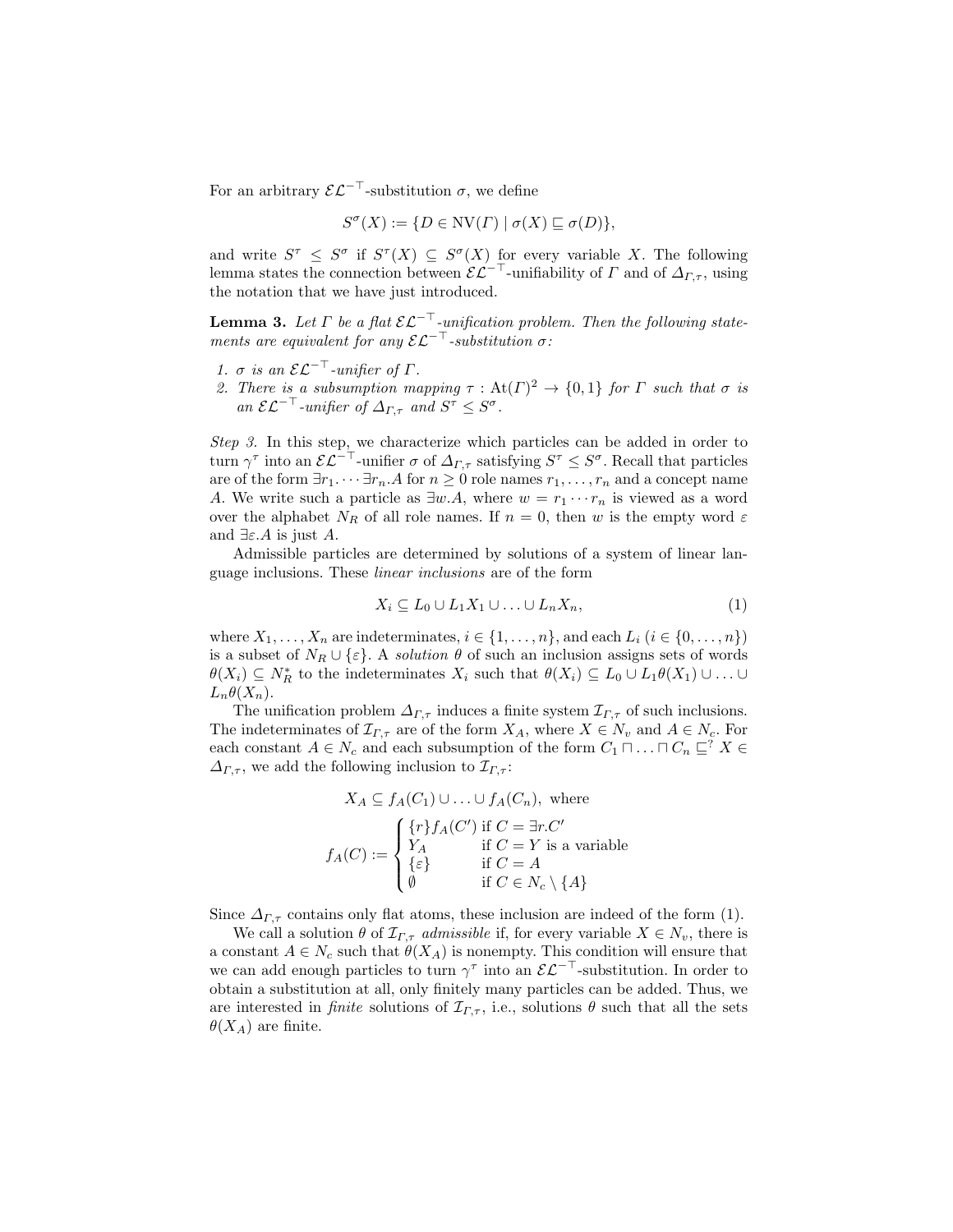**Lemma 4.** Let  $\Gamma$  be a flat  $\mathcal{EL}^{-\top}$ -unification problem and  $\tau$  a subsumption mapping for Γ. Then  $\Delta_{\Gamma,\tau}$  has an  $\mathcal{EL}^{-\top}$ -unifier  $\sigma$  with  $S^{\tau} \leq S^{\sigma}$  iff  $\mathcal{I}_{\Gamma,\tau}$  has a finite, admissible solution.

*Proof sketch.* Given a ground  $\mathcal{EL}^{-\top}$ -unifier  $\sigma$  of  $\Delta_{\Gamma,\tau}$  with  $S^{\tau} \leq S^{\sigma}$ , we define for each concept variable X and concept constant A occurring in  $\Gamma$ :

$$
\theta(X_A) := \{ w \in N_R^* \mid \exists w.A \in \text{Part}(\sigma(X)) \}.
$$

It can then be shown that  $\theta$  is a solution of  $\mathcal{I}_{\Gamma,\tau}$ . This solution is finite since any concept term has only finitely many particles, and it is admissible since  $\sigma$  is an  $\mathcal{EL}^{-\top}$ -substitution.

Conversely, let  $\theta$  be a finite, admissible solution of  $\mathcal{I}_{\Gamma,\tau}$ . We define the substitution  $\sigma$  by induction on the dependency order  $>$  induced by  $S^{\tau}$  as follows. Let X be a variable of  $\Gamma$  and assume that  $\sigma(Y)$  has already been defined for all variables Y with  $X > Y$ . Then we set

$$
\sigma(X) := \prod_{D \in S^{\tau}(X)} \sigma(D) \sqcap \prod_{A \in N_c} \prod_{w \in \theta(X_A)} \exists w.A.
$$

Since  $\theta$  is finite and admissible,  $\sigma$  is a well-defined  $\mathcal{EL}^{-\top}$ -substitution. It can be shown that  $\sigma(X)$  is indeed an  $\mathcal{EL}^{-\top}$ -unifier of  $\Delta_{\Gamma,\tau}$  with  $S^{\tau} \leq S^{\sigma}$  $\Box$ 

Step 4. In this step we show how to test whether the system  $\mathcal{I}_{\Gamma,\tau}$  of linear language inclusions constructed in the previous step has a finite, admissible solution or not. The main idea is to consider the greatest solution of  $\mathcal{I}_{\Gamma,\tau}$ .

To be more precise, given a system of linear language inclusions  $\mathcal{I}$ , we can order the solutions of I by defining  $\theta_1 \subseteq \theta_2$  iff  $\theta_1(X) \subseteq \theta_2(X)$  for all indeterminates X of  $\mathcal I$ . Since  $\theta_{\emptyset}$ , which assigns the empty set to each indeterminate of  $I$ , is a solution of  $I$  and solutions are closed under argument-wise union, the following clearly defines the (unique) greatest solution  $\theta^*$  of  $\mathcal I$  w.r.t. this order:

$$
\theta^*(X) := \bigcup_{\theta \text{ solution of } \mathcal{I}} \theta(X).
$$

**Lemma 5.** Let X be an indeterminate in  $\mathcal I$  and  $\theta^*$  the maximal solution of  $\mathcal I$ . If  $\theta^*(X)$  is nonempty, then there is a finite solution  $\theta$  of  $\mathcal I$  such that  $\theta(X)$  is nonempty.

*Proof.* Let  $w \in \theta^*(X)$ . We construct the finite solution  $\theta$  of  $\mathcal I$  by keeping only the words of length  $|w|$ : for all indeterminates Y occurring in  $\mathcal I$  we define

$$
\theta(Y) := \{ u \in \theta^*(Y) \mid |u| \le |w| \}.
$$

By definition, we have  $w \in \theta(X)$ . To show that  $\theta$  is indeed a solution of  $\mathcal{I}$ , consider an arbitrary inclusion  $Y \subseteq L_0 \cup L_1X_1 \cup \ldots \cup L_nX_n$  in  $\mathcal{I}$ , and assume that  $u \in \theta(Y)$ . We must show that  $u \in L_0 \cup L_1\theta(X_1) \cup \ldots \cup L_n\theta(X_n)$ . Since  $u \in \theta^*(Y)$  and  $\theta^*$  is a solution of  $\mathcal{I}$ , we have (i)  $u \in L_0$  or (ii)  $u \in L_i \theta^*(X_i)$  for some  $i, 1 \leq i \leq n$ . In the first case, we are done. In the second case,  $u = \alpha u'$ for some  $\alpha \in L_i \subseteq N_R \cup {\varepsilon}$  and  $u' \in \theta^*(X_i)$ . Since  $|u'| \le |u| \le |w|$ , we have  $u' \in \theta(X_i)$ , and thus  $u \in L_i \theta(X_i)$ .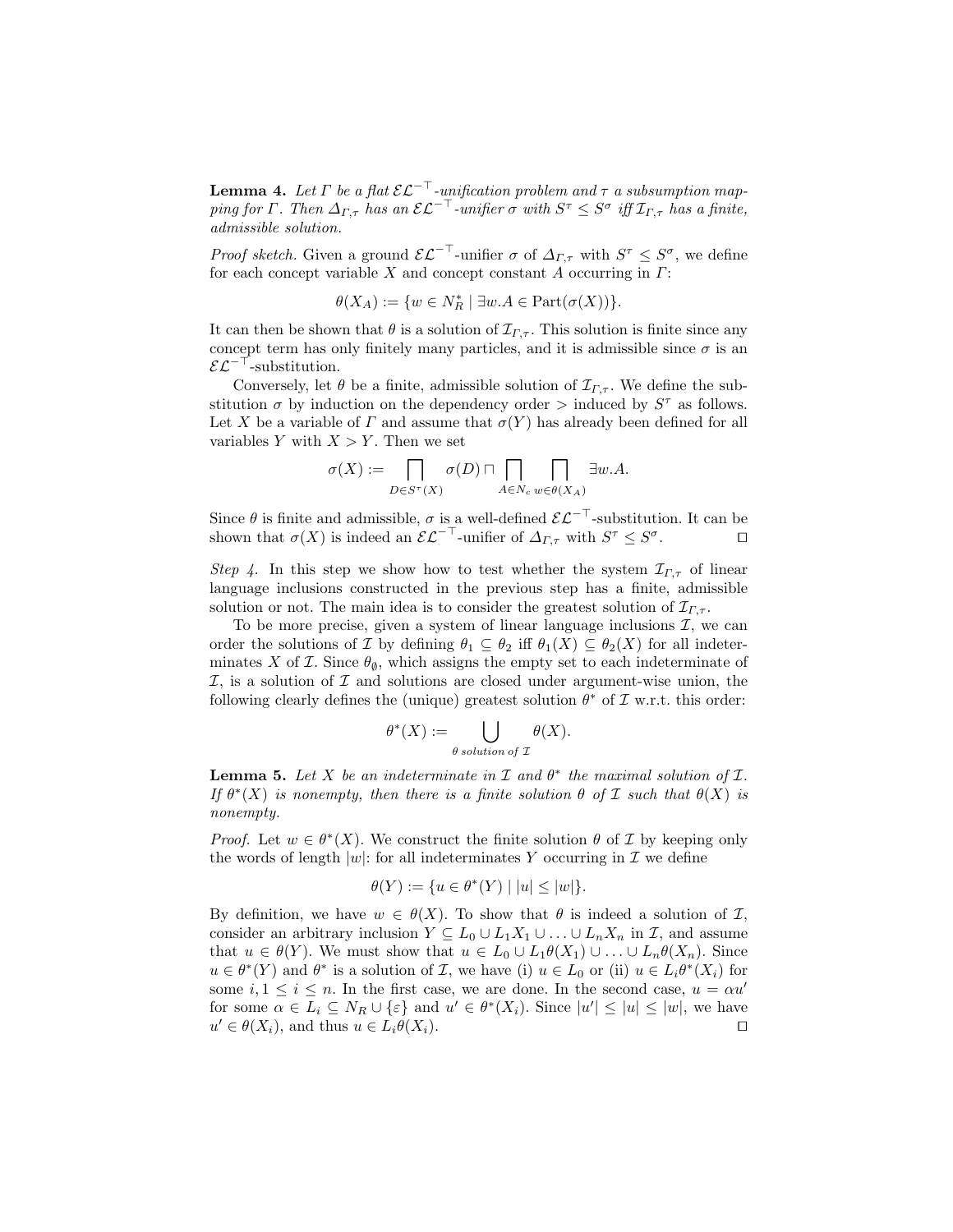**Lemma 6.** There is a finite, admissible solution of  $\mathcal{I}_{\Gamma,\tau}$  iff the maximal solution  $\theta^*$  of  $\mathcal{I}_{\Gamma,\tau}$  is admissible.

*Proof.* If  $\mathcal{I}_{\Gamma,\tau}$  has a finite, admissible solution  $\theta$ , then the maximal solution of  $\mathcal{I}_{\Gamma\tau}$  contains this solution, and is thus also admissible.

Conversely, if  $\theta^*$  is admissible, then (by Lemma 5) for each  $X \in \text{Var}(\Gamma)$  there is a constant  $A(X)$  and a finite solution  $\theta_X$  of  $\mathcal{I}_{\Gamma,\tau}$  such that  $\theta_X(X_{A(X)}) \neq \emptyset$ . The union of these solutions  $\theta_X$  for  $X \in \text{Var}(\Gamma)$  is the desired finite, admissible solution.  $\Box$ 

Given this lemma, it remains to show how we can test admissibility of the maximal solution  $\theta^*$  of  $\mathcal{I}_{\Gamma,\tau}$ . For this purpose, it is obviously sufficient to be able to test, for each indeterminate  $X_A$  in  $\mathcal{I}_{\Gamma,\tau}$ , whether  $\theta^*(X_A)$  is empty or not. This can be achieved by representing the languages  $\theta^*(X_A)$  using alternating finite automata with  $\varepsilon$ -transitions ( $\varepsilon$ -AFA), which are a special case of two-way alternating finite automata. In fact, as shown in [10], the emptiness problem for two-way alternating finite automata (and thus also for  $\varepsilon$ -AFA) is in PSPACE.

**Lemma 7.** For each indeterminate  $X_A$  in  $\mathcal{I}_{\Gamma,\tau}$ , we can construct in polynomial time in the size of  $\mathcal{I}_{\Gamma,\tau}$  an  $\varepsilon$ -AFA  $\mathcal{A}(X,A)$  such that the language  $L(\mathcal{A}(X,A))$ accepted by  $A(X, A)$  is equal to  $\theta^*(X_A)$ , where  $\theta^*$  denotes the maximal solution of  $\mathcal{I}_{\Gamma,\tau}$ .

This finishes the description of our  $\mathcal{EL}^{-\top}$ -unification algorithm. It remains to argue why it is a PSPACE decision procedure for  $\mathcal{EL}^{-\top}$ -unifiability.

**Theorem 1.** The problem of deciding unifiability in  $\mathcal{EL}^{-\top}$  is PSPACE-complete.

Proof. Here we only show that the problem is in NPSpace, which is equal to PSPACE by Savitch's theorem [13]. PSPACE-hardness is shown in [1, 2].

Let  $\Gamma$  be a flat  $\mathcal{EL}^{-\top}$ -unification problem. By Lemma 3, Lemma 4, and Lemma 6, we know that  $\Gamma$  is  $\mathcal{EL}^{-\top}$ -unifiable iff there is a subsumption mapping  $\tau$  for  $\Gamma$  such that the maximal solution  $\theta^*$  of  $\mathcal{I}_{\Gamma,\tau}$  is admissible.

Thus, we first guess a mapping  $\tau : \text{At}(\Gamma)^2 \to \{0,1\}$  and test whether  $\tau$  is a subsumption mapping for  $\Gamma$ . Guessing  $\tau$  can clearly be done in NPSPACE. For a given mapping  $\tau$ , the test whether it is a subsumption mapping for  $\Gamma$  can be done in polynomial time.

From  $\tau$  we can first construct  $\Delta_{\Gamma,\tau}$  and then  $\mathcal{I}_{\Gamma,\tau}$  in polynomial time. Given  $\mathcal{I}_{\Gamma,\tau}$ , we then construct the (polynomially many)  $\varepsilon$ -AFA  $\mathcal{A}(X,A)$ , and test them for emptiness. Since the emptiness problem for  $\varepsilon$ -AFA is in PSPACE, this can be achieved within PSpace. Given the results of these emptiness tests, we can then check in polynomial time whether, for each concept variable  $X$  of  $\Gamma$  there is a concept constant A of  $\Gamma$  such that  $\theta^*(X_A) = L(\mathcal{A}(X,A)) \neq \emptyset$ . If this is the case, then  $\theta^*$  is admissible, and thus  $\Gamma$  is  $\mathcal{EL}^{-\top}$ -unifiable.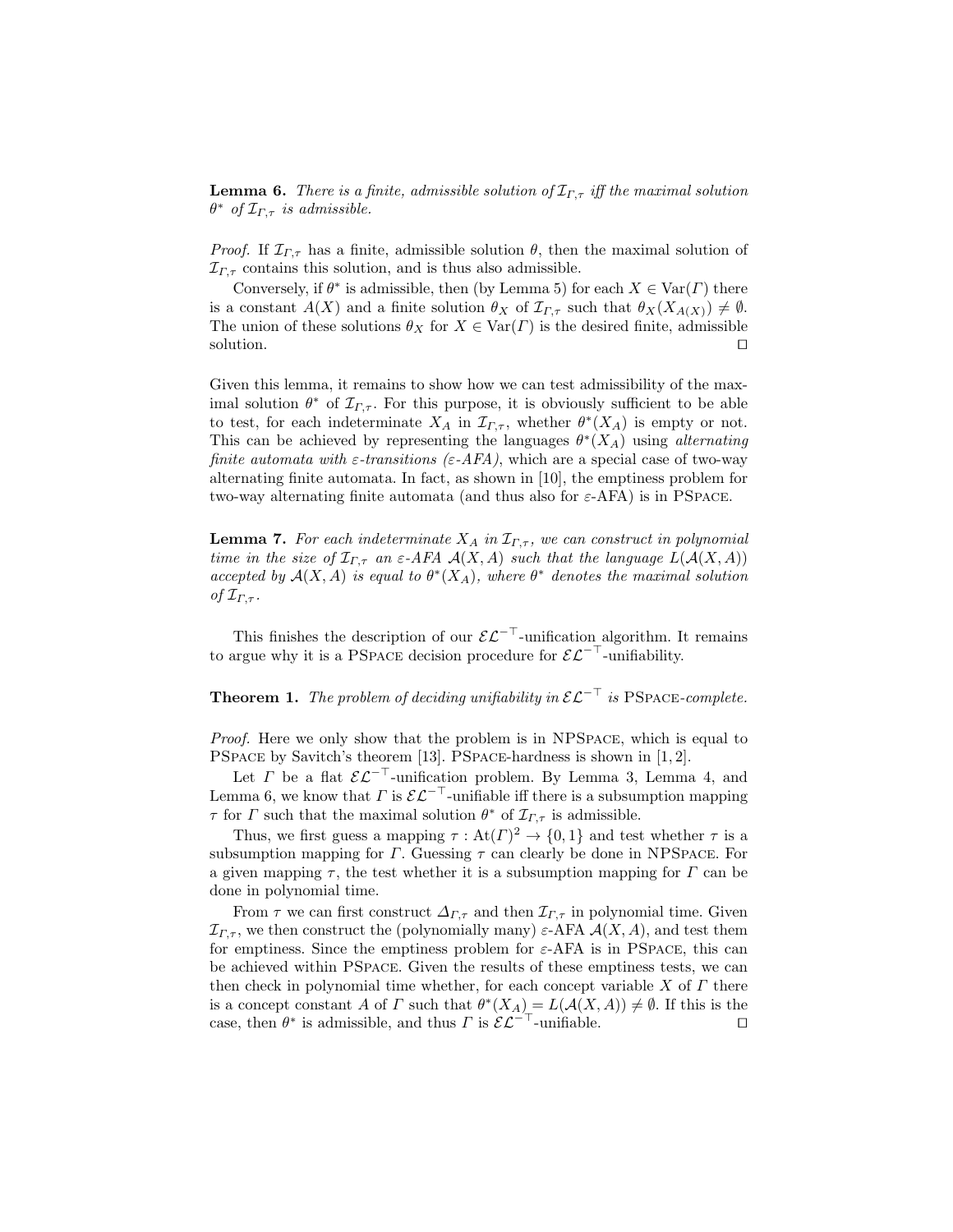### 5 Conclusion

Unification in  $\mathcal{EL}$  was introduced in [4] as an inference service that can support the detection of redundancies in large biomedical ontologies, which are frequently written in this DL. Motivated by the fact that the large medical ontology SNOMED CT actually does not use the top concept available in  $\mathcal{EL}$ . we have in this paper investigated unification in  $\mathcal{EL}^{-\top}$ , which is obtained from  $\mathcal{EL}$  by removing the top concept. More precisely, SNOMED CT is a so-called acyclic  $\mathcal{EL}^{-\top}$ -TBox,<sup>4</sup> rather than a collection of  $\mathcal{EL}^{-\top}$ -concept terms. However, as shown in [6], acyclic TBoxes can be easily handled by a unification algorithm for concept terms.

Surprisingly, it has turned out that the complexity of unification in  $\mathcal{EL}^{-\top}$ (PSPACE) is considerably higher than of unification in  $\mathcal{EL}$  (NP). From a theoretical point of view, this result is interesting since it provides us with a natural example where reducing the expressiveness of a given DL (in a rather minor way) increases the complexity of the unifiability problem. Regarding the complexity of unification in more expressive DLs, not much is known. If we add negation to  $\mathcal{EL}$ , then we obtain the well-known DL  $\mathcal{ALC}$ , which corresponds to the basic (multi-)modal logic K [14]. Decidability of unification in K is a long-standing open problem. Recently, undecidability of unification in some extensions of K (for example, by the universal modality) was shown in [17]. These undecidability results also imply undecidability of unification in some expressive DLs (e.g., in  $\mathcal{SHIQ}$  [9]).

Apart from its theoretical interest, the result of this paper also has practical implications. Whereas practically rather efficient unification algorithm for  $\mathcal{EL}$ can readily be obtained by a translation into SAT [5], it is not so clear how to turn the PSPACE algorithm for  $\mathcal{EL}^{-\top}$ -unification introduced in this paper into a practically useful algorithm. One possibility could be to use a SAT modulo theories (SMT) approach [12]. The idea is that the SAT solver is used to generate all possible subsumption mappings for  $\Gamma$ , and that the theory solver tests the system  $\mathcal{I}_{\Gamma,\tau}$  induced by  $\tau$  for the existence of a finite, admissible solution. How well this works will mainly depend on whether we can develop such a theory solver that satisfies well all the requirements imposed by the SMT approach.

Another topic for future research is how to actually compute  $\mathcal{EL}^{-\top}$ -unifiers for a unifiable  $\mathcal{E}\mathcal{L}^{-\top}$ -unification problem. In principle, our decision procedure is constructive in the sense that, from appropriate successful runs of the  $\varepsilon$ -AFA  $\mathcal{A}(X, A)$ , one can construct a finite, admissible solution of  $\mathcal{I}_{\Gamma,\tau}$ , and from this an  $\mathcal{EL}^{-\top}$ -unifier of  $\Gamma$ . However, this needs to be made more explicit, and we need to investigate what kind of  $\mathcal{EL}^{-\top}$ -unifiers can be computed this way.

<sup>4</sup> Note that the right-identity rules in SNOMED CT [15] are actually not expressed using complex role inclusion axioms, but through the SEP-triplet encoding [16]. Thus, complex role inclusion axioms are not relevant here.